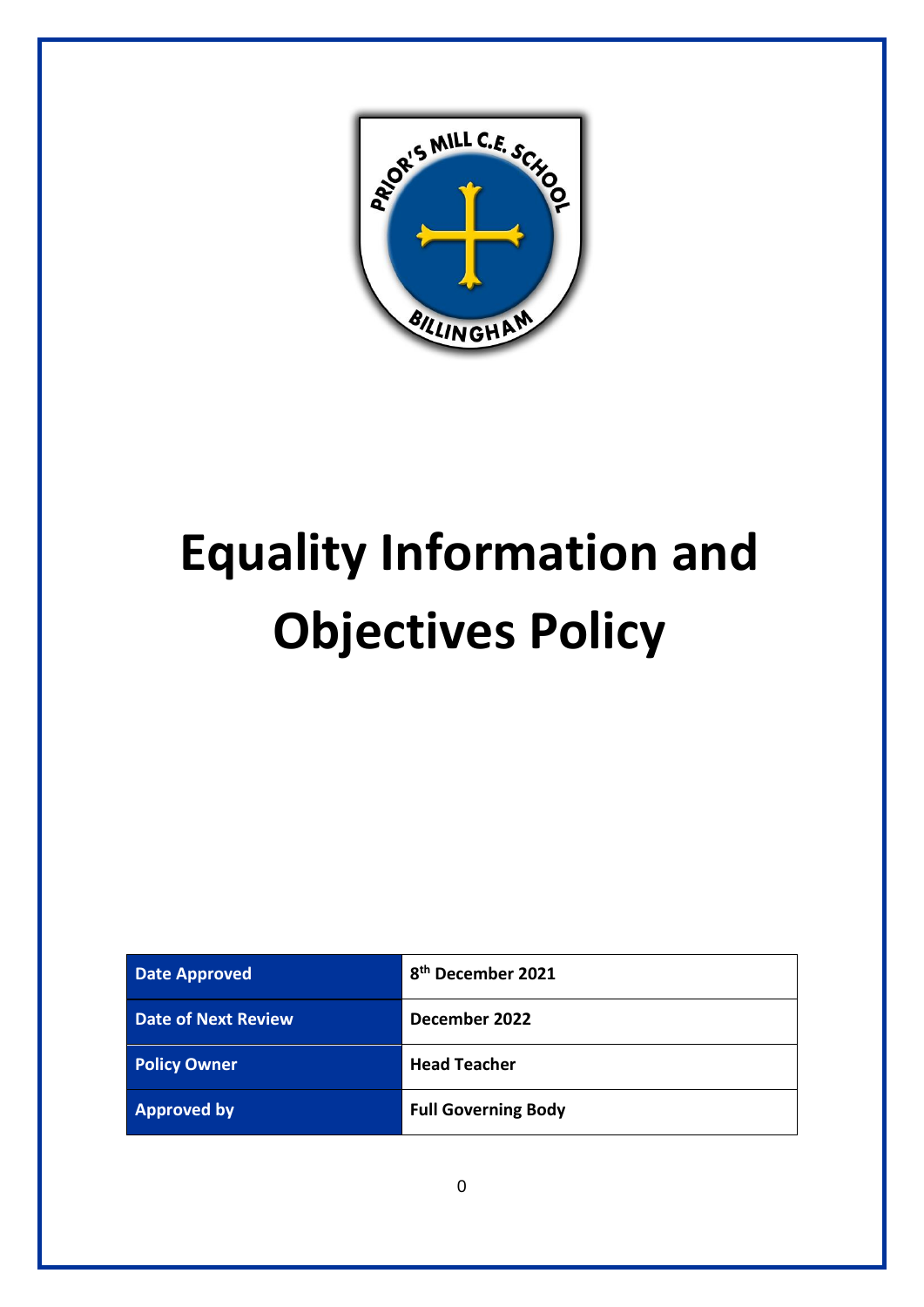#### **Contents**

#### **Statement of Intent**

- 1. Legal Framework
- 2. Principles and Aims
- 3. Roles and Responsibilities
- 4. Promoting Equality
- 5. Equality Objectives
- 6. Collecting and Using Information
- 7. Publishing Information
- 8. Complaints Procedure
- 9. Monitoring and Review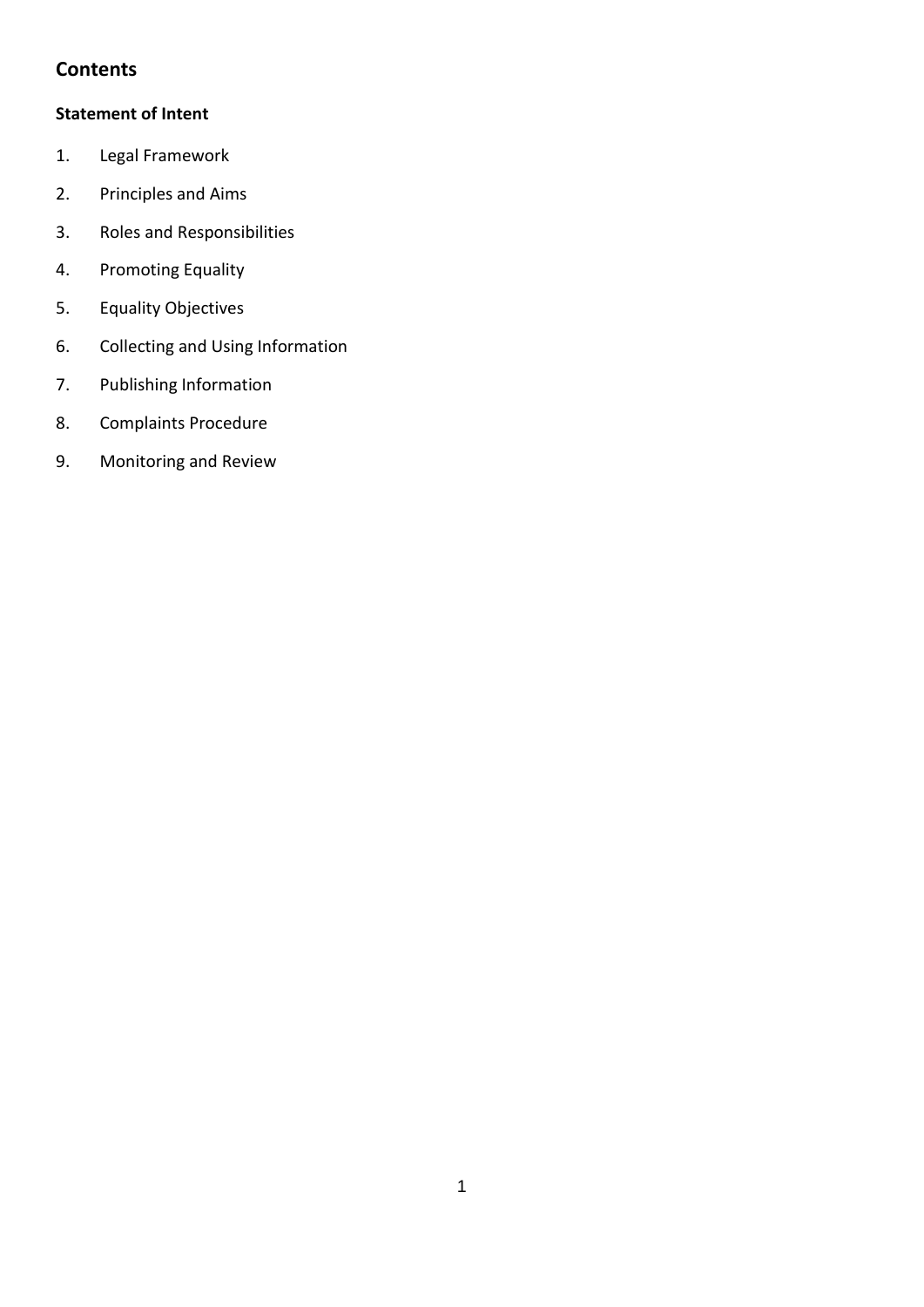#### **Statement of Intent**

Prior's Mill CE Primary School recognises that certain groups in society can be disadvantaged because of unlawful discrimination they may face due to their race, sex, disability, gender reassignment, marriage/civil partnership, religion/belief, sexual orientation or age.

This policy will put in place a range of actions to eliminate prejudice, unlawful discrimination and victimisation within the school community and workforce.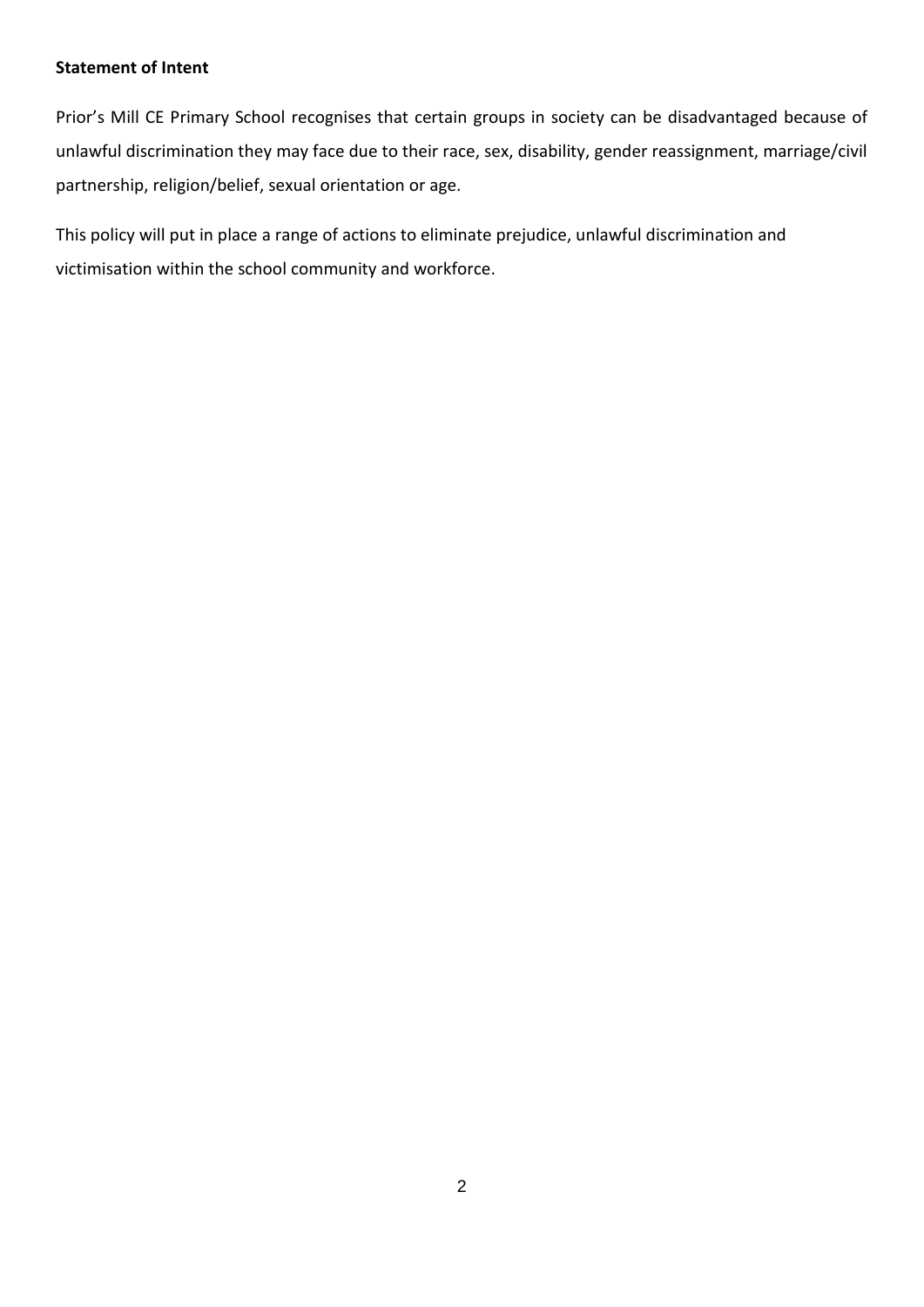#### **1. Legal Framework**

This policy has due regard to all relevant legislation and statutory guidance including, but not limited to, the following:

- Human Rights Act 1998
- The Special Educational Needs and Disability Regulations 2014
- Education and Inspections Act 2006
- Equality Act 2010
- The Equality Act 2010 (Specific Duties and Public Authorities) Regulations 2017
- Public Sector Equality Duty (PSED)
- Data Protection Act 2018
- The UK General Data Protection Regulation (GDPR)

This policy also has due regard for non-statutory guidance, including the following:

• DfE (2014) 'The Equality Act 2010 and Schools'

This policy operates in conjunction with the following school policies:

- Admissions Policy
- Complaints Procedures Policy
- Data Protection Policy

The Equality Act 2010 provides a modern, single legal framework with three broad duties:

- Eliminate discrimination harassment and victimisation
- Advance equality of opportunity
- Foster good relations

For the purpose of this policy, the Equality Act 2010 will be referred to as 'the Act'. The school fully understands the principles of the Act and the work needed to ensure that those with protected characteristics are not discriminated against and are given equal opportunities. Protected characteristics, under the Act, are as follows:

- Age
- Disability
- Race, colour, nationality or ethnicity
- Sex
- Gender reassignment
- Maternity and pregnancy
- Religion and belief
- Sexual orientation
- Marriage and civil partnership

The Act makes it unlawful for the responsible body of a school to discriminate against, harass or victimise a pupil or potential pupil:

- In relation to admission.
- In the way it provides education for pupils
- In the way it provides pupils access to any benefit, facility or service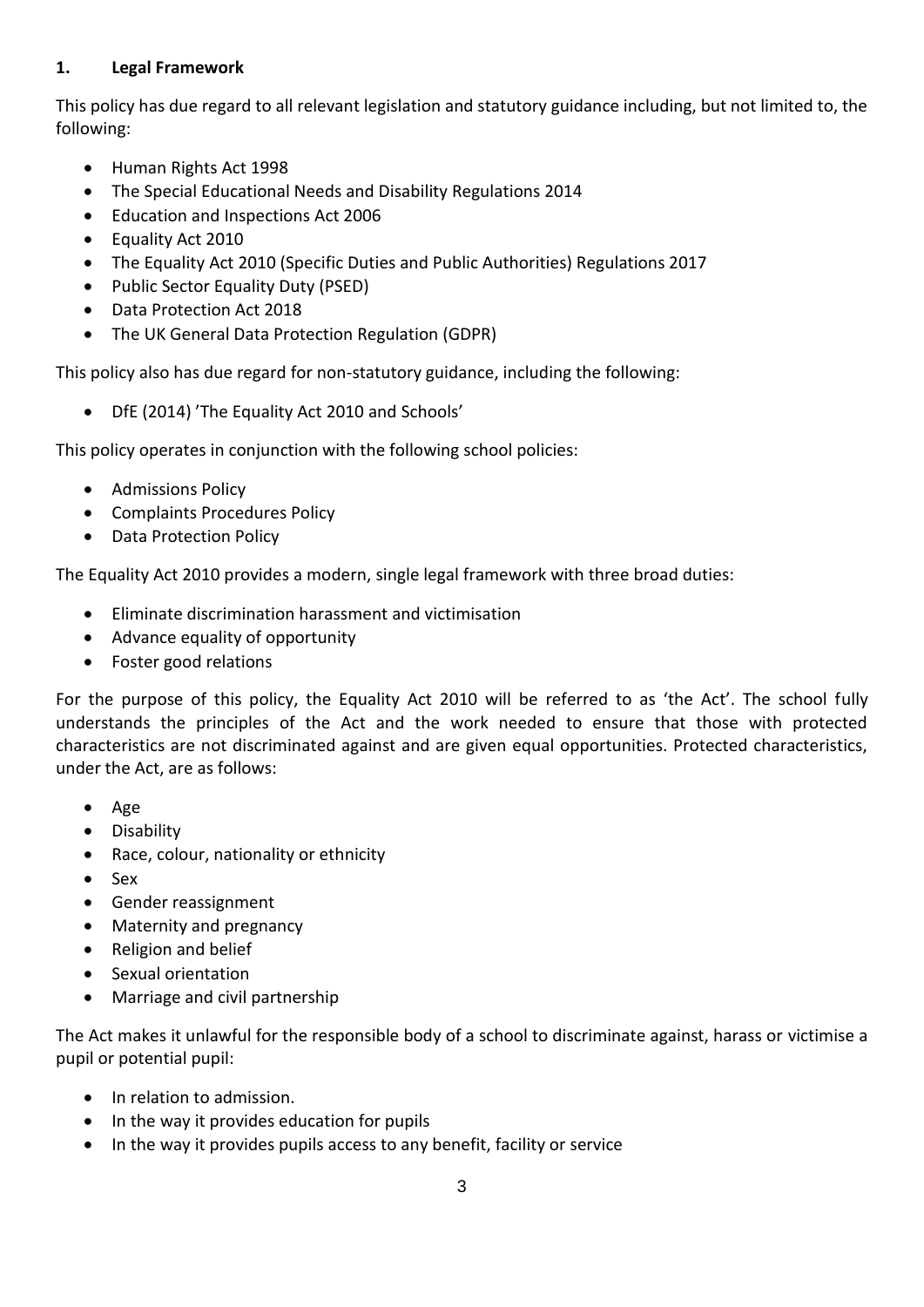• By excluding a pupil or subjecting them to any other detriment

As a maintained school, the responsible body for Prior's Mill CE Primary School is the Local Authority.

#### **2. Principles and Aims**

Our Christian vision underpins all our work at Prior's Mill:

*As an inclusive Church of England primary school, we welcome children and families of all faiths and none to be part of our school family which has a distinctly Christian character and ethos. At Prior's Mill, we encourage everyone to discover, flourish and grow in their talents, nurturing their God given gifts and potential. We work with passion to foster a love of learning, a love of community and personal resilience. Following in the footsteps of Jesus, we are a school where kindness, forgiveness, respect and honesty underpin our words and actions.*

Therefore, we see all children and their parents as of equal value, regardless of any protected characteristic. Our policies, procedures and activities will not discriminate but must nevertheless take account of differences in life-experience, outlook and background, and in the kinds of barriers and disadvantages which people may face in relation to any protected characteristic.

The school will:

- Promote **race equality** and have due regard to eliminating unlawful racial discrimination, promoting equality of opportunity and good relations between people of different racial groups.
- Promote **disability equality**, ensuring equality of opportunity, eliminating unlawful discrimination and disability-related harassment and encouraging participation by disabled people in public life.
- Promote **gender equality** by eliminating unlawful discrimination and harassment, and promote the equality of opportunity amongst individuals of all genders.

Transgender people are explicitly covered by the PSED. For the purposes of this policy, the term '**transgender**' refers to an individual whose gender expression or identity is different from that traditionally associated with the sex they were assigned at birth.

The school is opposed to all forms of prejudice and recognises that children and young people who experience any form of prejudice-related discrimination may fare less well in the education system. The school's Admissions Policy will not discriminate against any protected characteristic in any way.

The school will:

- Ensure staff are aware of their responsibilities and are given appropriate training and support.
- Foster positive attitudes and relationships, a shared sense of cohesion and belonging, and ensure this is promoted in our policies, procedures and activities.
- Ensure staff promote an inclusive and collaborative ethos in the school, challenging inappropriate language and behaviour, responding appropriately to incidents of discrimination and harassment, and showing appropriate support for pupils with additional needs.
- Observe good equalities practice in staff recruitment, retention and development.

#### **3. Roles and Responsibilities**

The governing body will:

• Ensure that the school complies with the appropriate equality legislation and regulations.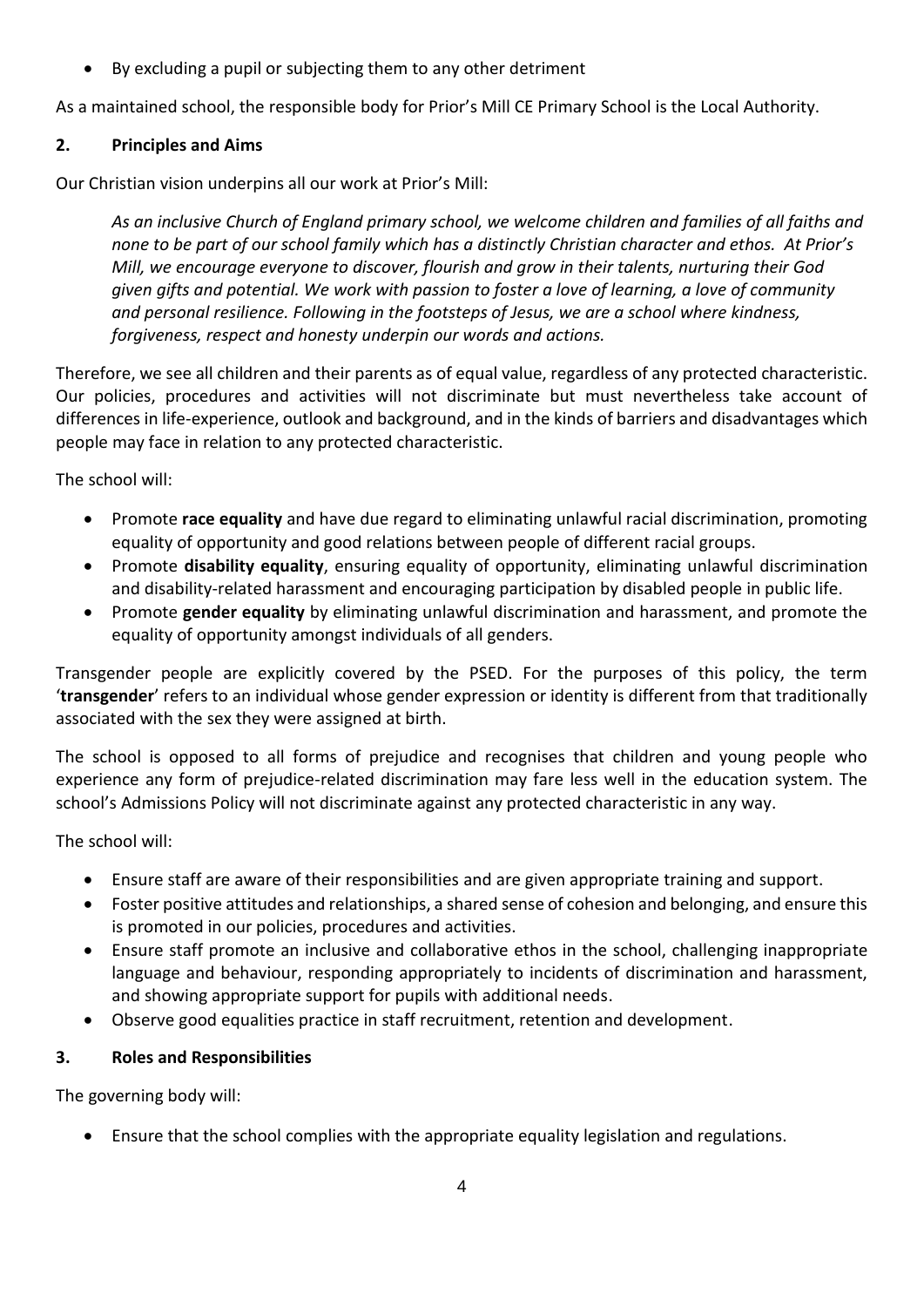- Ensure that the school's Admissions Policy\* does not discriminate in any way.
- Ensure equal opportunities in its staff recruitment and promotion practices, professional development programmes and in membership of the governing body.
- Provide information in appropriate and accessible formats.
- Ensure that the necessary disciplinary measures are in place to enforce this policy.

\*The school adopts the Local Authority Admissions Policy.

The headteacher will:

- Implement this policy and its procedures.
- Ensure that all staff members receive appropriate equality and diversity training.
- Actively challenge and take appropriate action in any case of discriminatory practice.
- Address any reported incidents of harassment or bullying in line with DfE guidance.

#### Employees will:

- Address any minor issues of harassment or bullying and report any major breaches of the policy to the headteacher.
- Identify and challenge bias and stereotyping within the curriculum and the school's culture.
- Promote equality and good relations, and not harass or discriminate in any way.
- Monitor pupils' progress and academic needs to ensure the appropriate support is in place.
- Keep up-to-date with equality legislation and its application by attending the appropriate training.

#### Pupils will:

- Not discriminate against or harass any other pupil or staff member.
- Report any incidences of bullying or harassment, whether to themselves or to others, to the head teacher or to another member of staff.
- Abide by the Prior's Promise which expects kindness and respect from all and supports the school's equality policy.

#### **4. Promoting Equality**

The school is committed to promoting the welfare and equality of all its staff, pupils and other members of the school community. The information provided here aims to demonstrate that we give careful consideration to equality issues in everything that we do at Prior's Mill CE Primary School under the three specific duties of the Act.

#### Eliminate Discrimination Harassment and Victimisation

- Implementing our Behaviour, Positive Handling and Anti-bullying Policies in order that all children are treated with dignity, feel safe at school an address any prejudicial behaviours.
- Regularly reviewing our curriculum design to ensure that it:
	- $\triangleright$  reflects current guidance i.e Guidance 2020 DfE Relationship and Sex Education,
	- $\triangleright$  promotes spiritual, moral, social and cultural learning opportunities
	- $\triangleright$  meets the needs and interests of all learners
	- $\triangleright$  provides opportunities to understand human rights and fundamental British Values
	- $\triangleright$  promotes respect for diversity and challenges negative stereotyping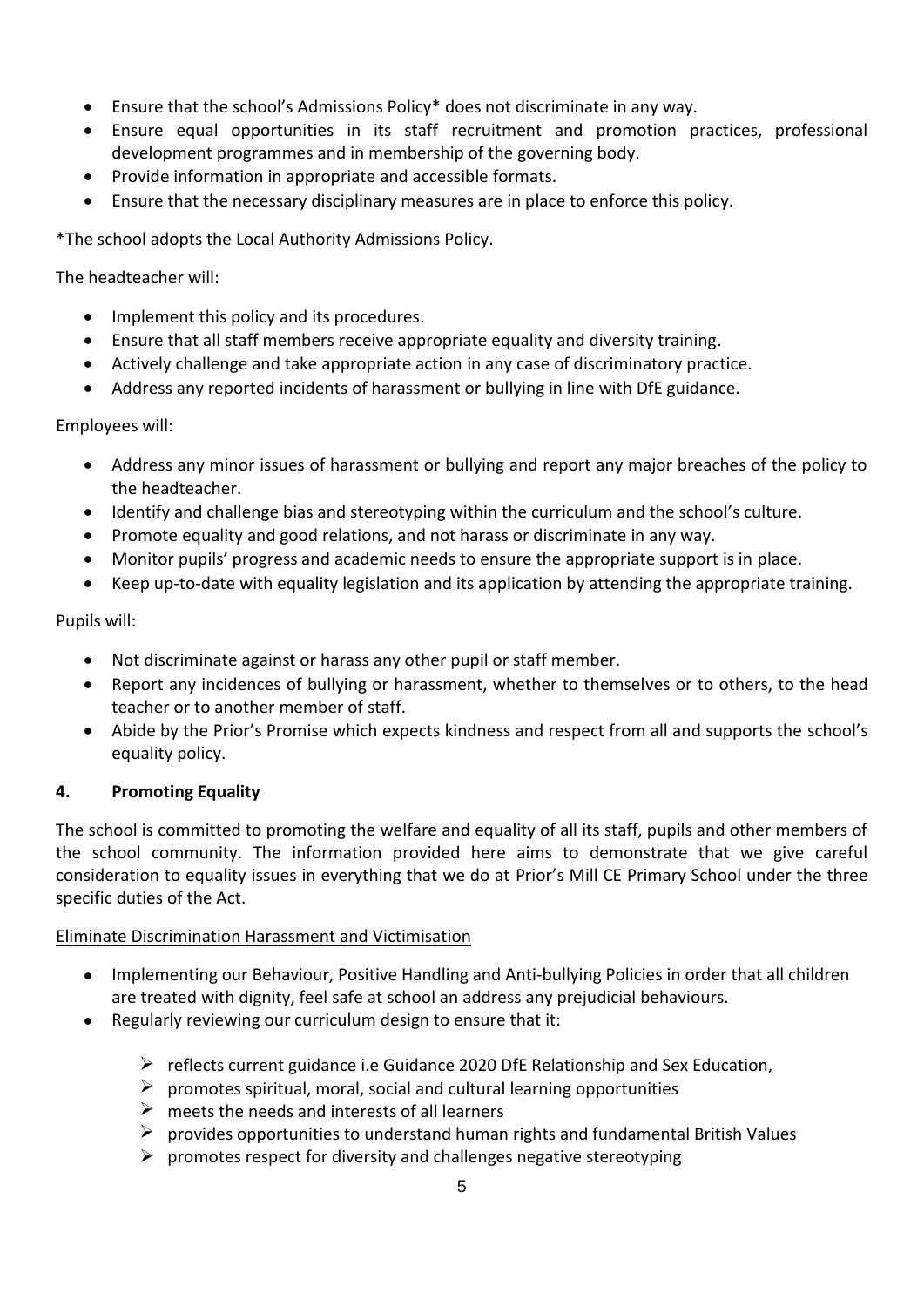- Reporting, responding to and monitoring all racist incidents
- Ensuring that teaching is of the highest quality and ensure all pupils are given equal entitlement to success
- Tracking pupil progress to ensure that all children make rapid progress, and intervening when necessary
- Ensuring that all pupils have the opportunity to access extra-curricular provision
- Listening to and monitoring views and experiences of pupils and adults to evaluate the effectiveness of our policies and procedures.

#### Advance Equality of Opportunity

- Using the information we gather to identify underachieving groups or individuals and plan targeted intervention
- Encouraging people who have a particular characteristic to participate fully in any activities e.g. encouraging all pupils to be involved in the full range of school activities
- Listening to pupils at all times
- Listening to parents/carers
- Encouraging participation of parents/carers and pupils in school development

#### Foster Good Relations

- Ensuring that equality and diversity are embedded in the curriculum and in collective worship
- Ensuring that Prior's Mill CE Primary School is seen as a community school within our local community
- Ensuring that equality and diversity are embedded in the curriculum and in collective worship.

#### **5. Equality Objectives**

In order to further support pupils, raise standards and ensure inclusive teaching, we have set the following objectives:

#### **Objective 1**

Use performance data effectively to identify and respond to variations in attainment and achievement between children who may be affected by discrimination and a lack of equal opportunity and therefore could be described as vulnerable and their non-vulnerable peers.

#### **Objective 2**

Develop pupils' understanding of identity, diversity, community and equality through embedding the revised school vision and reviewing and improving the curriculum and enrichment opportunities.

#### **Objective 3**

Increase staff understanding of equality and its implications on a day to day basis, and in this way reduce or remove inequalities throughout the school, particularly inequalities relating to the protected characteristics listed in the Act.

#### **6. Collecting and Using Information**

In accordance with the requirements outlined in the Data Protection Act 2018, personal data will be lawfully collected and processed in line with the principles and practices outlined in the Data Protection Policy and only for specified, explicit and legitimate purposes, e.g. to comply with the school's legal obligations.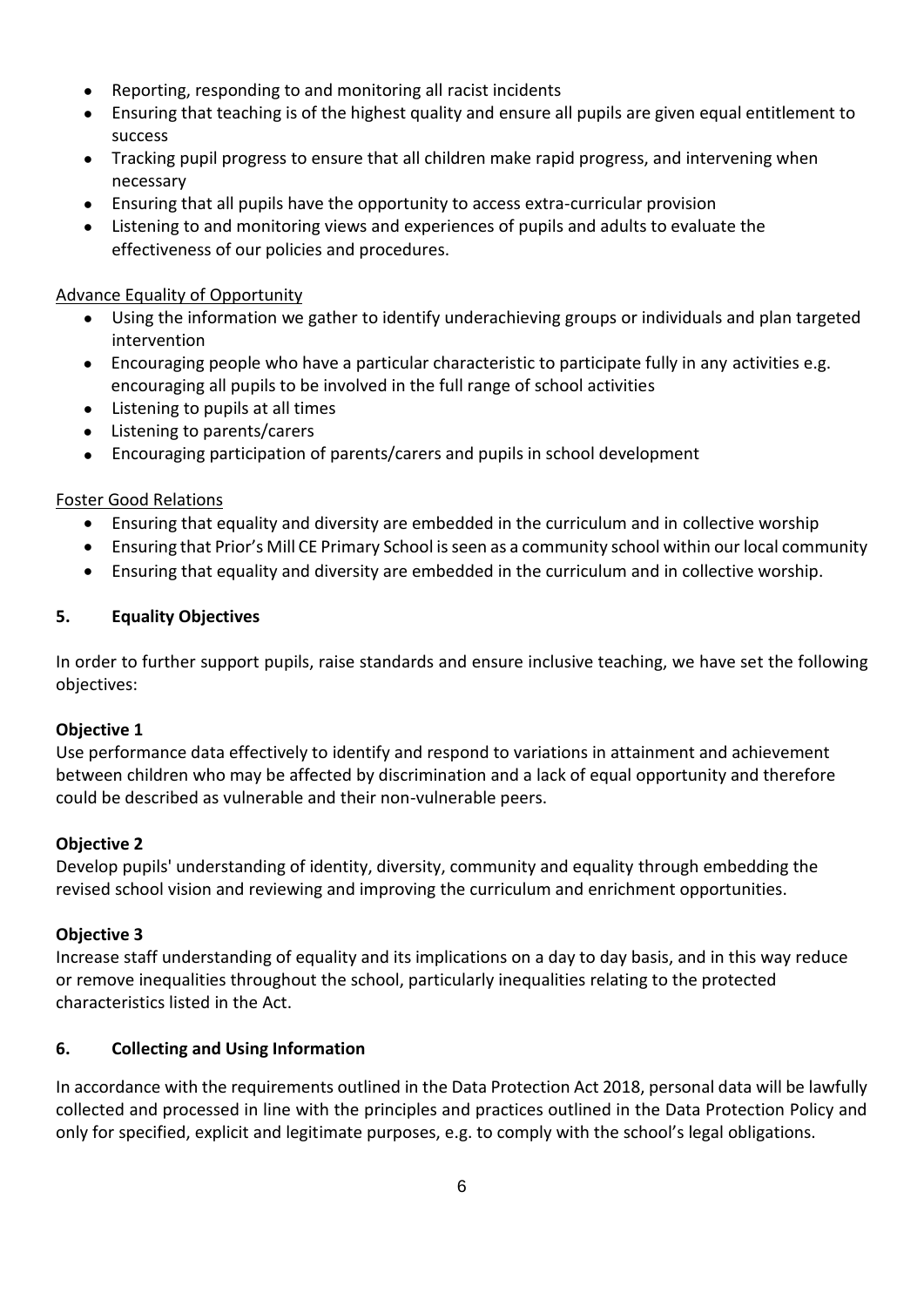#### **7. Publishing Information**

The school will update its equality objectives at least every four years and publish these on the school website. The school will publish information on the school website every year which will show the progress made towards the achievement of the equality objectives.

#### **8. Complaints Procedures**

The school aims to resolve all complaints at the earliest possible stage and is dedicated to continuing to provide the highest quality of education possible throughout the procedure. Any person, including a member of the public, is able to make a complaint about the provision of facilities or services that the school provides.

The school will adhere to the Complaints Procedures Policy to ensure a straightforward, impartial, nonadversarial process, that allows a full and fair investigation, respects confidentiality and delivers an effective response and, appropriate redress. If a complaint has completed the school's process and the complainant remains dissatisfied, they have the right to appeal, as outlined in the Complaints Procedures Policy.

The school works to develop good professional relationships between colleagues; however, we understand that sometimes conflicts may arise. Through maintaining open communication, we want our employees to feel able to raise any grievances so that appropriate and effective solutions can be put in place. Grievances raised by staff members will be processed in accordance with the school's Grievance Policy.

#### **9. Monitoring and Review**

The headteacher will review this policy annually, to ensure that all procedures are up-to-date.